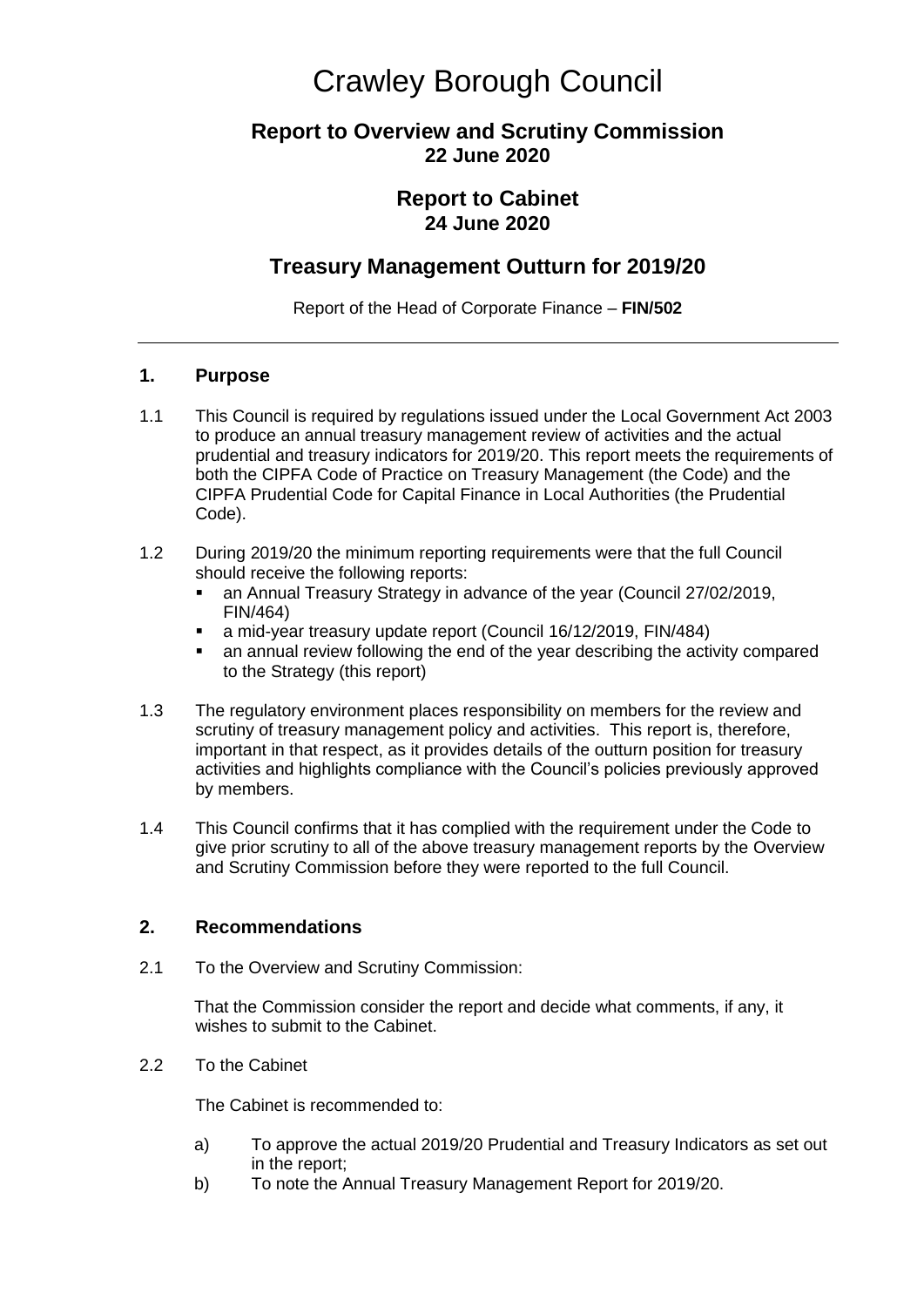#### **3. Reasons for the Recommendations**

3.1 The Council's financial regulations, in accordance with the CIPFA Code of Practice for Treasury Management, requires an annual review following the end of the year describing the activity compared to the Strategy. This report complies with these requirements.

## **4. The Council's Capital Expenditure and Financing**

- 4.1 The Council undertakes capital expenditure on long-term assets. These activities may either be:
	- Financed immediately through the application of capital or revenue resources (capital receipts, capital grants, revenue contributions, etc.), which has no resultant impact on the Council's borrowing need; or
	- If insufficient financing is available, or a decision is taken not to apply resources, the capital expenditure will give rise to a borrowing need.
- 4.2 The actual capital expenditure forms one of the required prudential indicators. The table below shows the actual capital expenditure and how this was financed.

| <b>General Fund</b><br>£'000     | 2018/19<br>Actual | 2019/20<br><b>Budget</b> | 2019/20<br>Actual |
|----------------------------------|-------------------|--------------------------|-------------------|
| <b>Capital expenditure</b>       | 7,648             | 23,925                   | 13,691            |
| <b>Non-financial investments</b> | 0                 | 6,000                    | 7,487             |
| Financed in year                 | 7,648             | 29,925                   | 21,178            |
| Unfinanced capital expenditure   |                   | 0                        |                   |

| <b>HRA</b><br>£'000            | 2018/19<br>Actual | 2019/20<br><b>Budget</b> | 2019/20<br>Actual |
|--------------------------------|-------------------|--------------------------|-------------------|
| <b>Capital expenditure</b>     | 37,562            | 49,456                   | 32,079            |
| Financed in year               | 37,562            | 49,456                   | 32,079            |
| Unfinanced capital expenditure | 0                 |                          | 0                 |

## **5. The Council's Overall Borrowing Need**

- 5.1 The Council's underlying need to borrow to finance capital expenditure is termed the Capital Financing Requirement (CFR).
- 5.2 **Gross borrowing and the CFR** in order to ensure that borrowing levels are prudent over the medium term and only for a capital purpose, the Council should ensure that its gross external borrowing does not, except in the short term, exceed the total of the capital financing requirement in the preceding year (2018/19) plus the estimates of any additional capital financing requirement for the current (2019/20) and next two financial years. This essentially means that the Council is not borrowing to support revenue expenditure. This indicator allowed the Council some flexibility to borrow in advance of its immediate capital needs in 2019/20. The table below highlights the Council's gross borrowing position against the CFR. The Council has complied with this prudential indicator.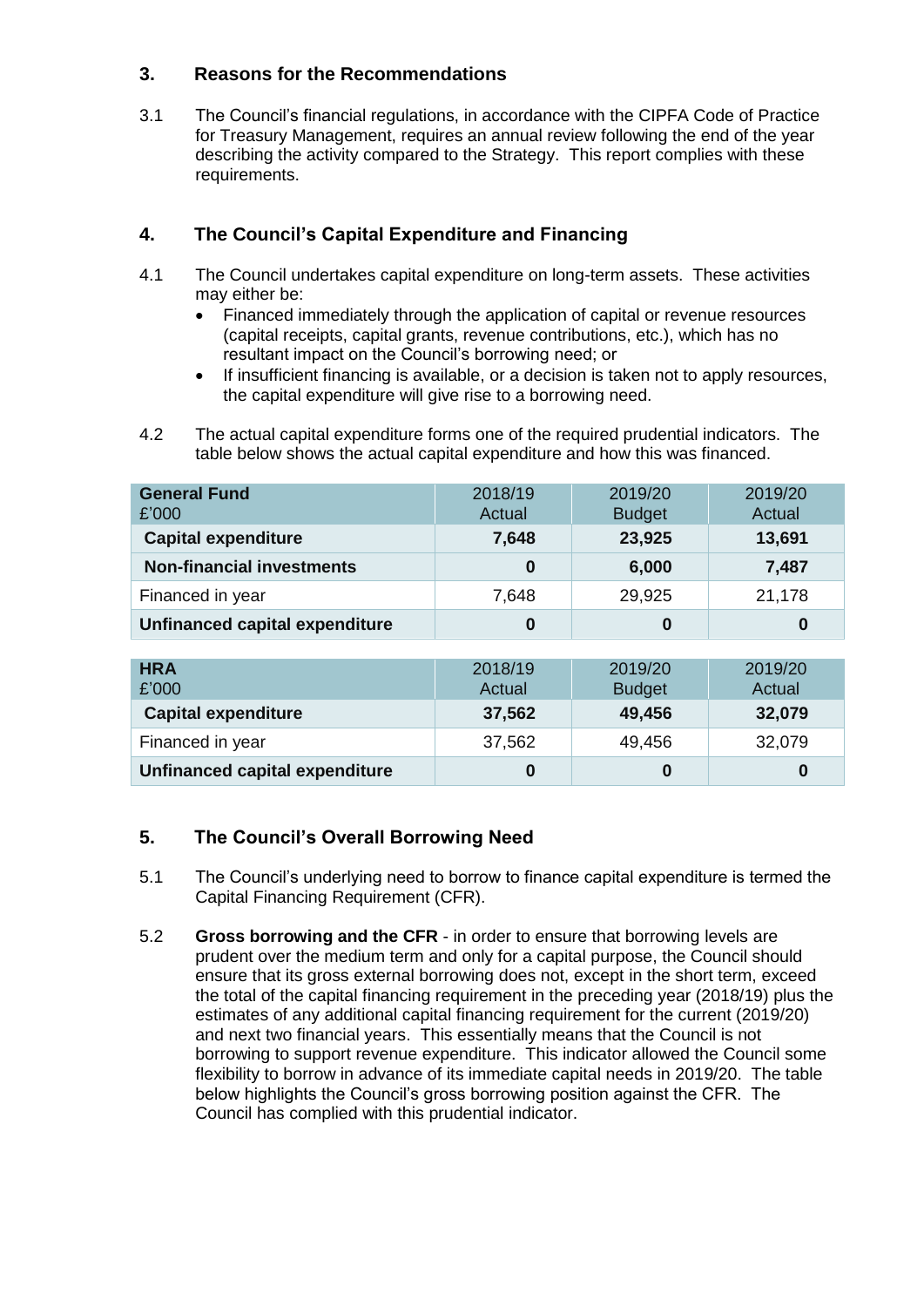| £'000                       | 31 March<br>2019<br>Actual | 31 March<br>2020<br><b>Budget</b> | 31 March<br>2020<br>Actual |
|-----------------------------|----------------------------|-----------------------------------|----------------------------|
| <b>CFR General Fund</b>     | 0                          | 0                                 |                            |
| CFR HRA                     | 260,325                    | 260,325                           | 260,325                    |
| <b>Total CFR</b>            | 260,325                    | 260,325                           | 260,325                    |
| Gross borrowing position    | 260,325                    | 260,325                           | 260,325                    |
| Under / over funding of CFR |                            |                                   |                            |

- 5.3 **The authorised limit**  the authorised limit is the "affordable borrowing limit" required by s3 of the Local Government Act 2003. Once this has been set, the Council does not have the power to borrow above this level. The table below demonstrates that during 2019/20 the Council has maintained gross borrowing within its authorised limit.
- 5.4 **The operational boundary**  the operational boundary is the expected borrowing position of the Council during the year. Periods where the actual position is either below or over the boundary are acceptable subject to the authorised limit not being breached.
- 5.5 **Actual financing costs as a proportion of net revenue stream**  this indicator identifies the trend in the cost of capital, (borrowing and other long term obligation costs net of investment income), against the net revenue stream.

| <b>General Fund</b><br>£'000                          | 2019/20   |
|-------------------------------------------------------|-----------|
| Authorised limit                                      | 10,000    |
| Maximum gross borrowing position during the year      |           |
| Operational boundary                                  |           |
| Average gross borrowing position                      |           |
| Financing costs as a proportion of net revenue stream | $-8.51\%$ |

| <b>HRA</b><br>£'000                                   | 2019/20 |
|-------------------------------------------------------|---------|
| Authorised limit                                      | 270,325 |
| Maximum gross borrowing position during the year      | 260,325 |
| Operational boundary                                  | 260,325 |
| Average gross borrowing position                      | 260,325 |
| Financing costs as a proportion of net revenue stream | 16.95%  |

## **6. Treasury Position as at 31 March 2020**

6.1 At the beginning and the end of 2019/20 the Council's treasury position was as follows: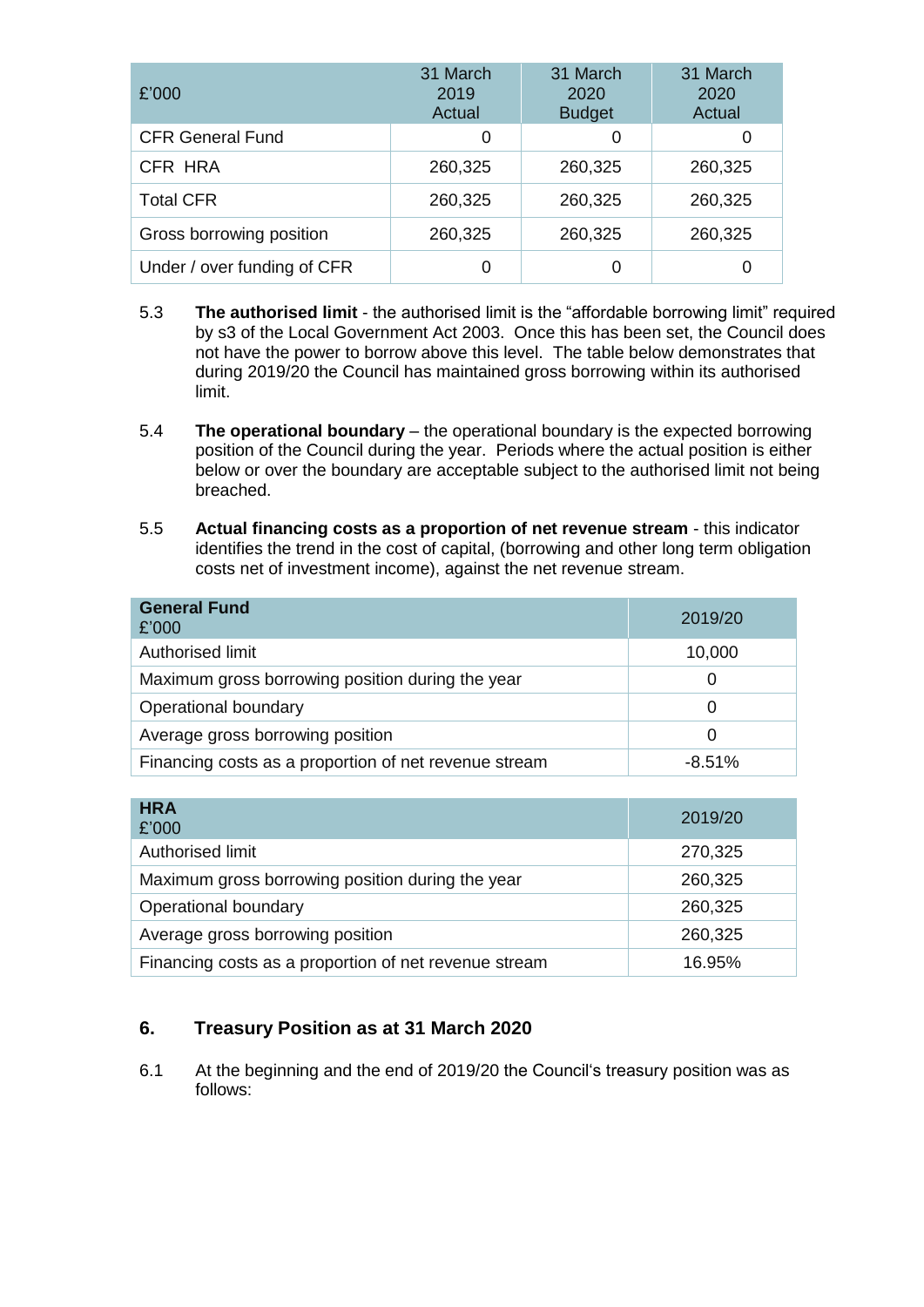| <b>DEBT PORTFOLIO</b>       | 31 March<br>2019<br>Principal<br>£'000 | Rate/<br>Return | Average<br>Life yrs | 31 March<br>2020<br>Principal<br>£'000 | Rate/<br>Return | Average<br>Life yrs |
|-----------------------------|----------------------------------------|-----------------|---------------------|----------------------------------------|-----------------|---------------------|
| Fixed rate funding:         |                                        |                 |                     |                                        |                 |                     |
| -PWLB                       | 260,325                                | 3.2%            | 12.03               | 260,325                                | 3.2%            | 11.03               |
| -Market                     | 0                                      |                 |                     | 0                                      |                 |                     |
| Variable rate funding:      |                                        |                 |                     |                                        |                 |                     |
| -PWLB                       | $\overline{0}$                         |                 |                     | $\overline{0}$                         |                 |                     |
| -Market                     | 0                                      |                 |                     | 0                                      |                 |                     |
| <b>Total debt</b>           | 260,325                                | 3.2%            | 12.03               | 260,325                                | 3.2%            | 11.03               |
| <b>CFR</b>                  | 260,325                                |                 |                     | 260,325                                |                 |                     |
| Over / (under)<br>borrowing | $\bf{0}$                               |                 |                     | $\bf{0}$                               |                 |                     |
| <b>Total investments</b>    | 112,744                                | 1.04%           | 0.36                | 97,811                                 | 1.00%           | 0.47                |
| Net debt                    | 147,581                                |                 |                     | 162,514                                |                 |                     |

The maturity structure of the debt portfolio was as follows:

|                                | 31 March 2019<br>Actual<br>£'000 | 2019/20<br><b>Original Limits</b> | 31 March 2020<br>Actual<br>£'000 |
|--------------------------------|----------------------------------|-----------------------------------|----------------------------------|
| Under 12 months                | O                                | 10%                               |                                  |
| 12 months and within 24 months | 0                                | 10%                               | 0                                |
| 24 months and within 5 years   | 23,000 (9%)                      | 20%                               | 36,000 (14%)                     |
| 5 years and within 10 years    | 74,000 (28%)                     | 40%                               | 80,000 (31%)                     |
| 10 years and within 20 years   | 163,325 (63%)                    | 65%                               | 144,325 (55%)                    |
| 20 years and within 30 years   | 0                                | 15%                               |                                  |
| 30 years and within 40 years   | 0                                | 10%                               | O                                |
| 40 years and within 50 years   | 0                                | 10%                               | 0                                |

| <b>INVESTMENT PORTFOLIO</b>       | Actual<br>31 March<br>2019<br>£000 | Actual<br>31 March<br>2019<br>$\%$ | Actual<br>31 March<br>2020<br>£000 | Actual<br>31 March<br>2020<br>% |
|-----------------------------------|------------------------------------|------------------------------------|------------------------------------|---------------------------------|
| <b>Treasury investments</b>       |                                    |                                    |                                    |                                 |
| <b>UK Banks</b>                   | 11,162                             | 10%                                | 6,301                              | 7%                              |
| <b>Overseas Banks</b>             | 23,583                             | 21%                                | 20,900                             | 21%                             |
| <b>Building Societies</b>         | 3,947                              | 4%                                 | 0                                  | $0\%$                           |
| Local authorities                 | 58,000                             | 51%                                | 61,000                             | 62%                             |
| <b>Money Market Funds</b>         | 6,890                              | 6%                                 | 9,610                              | 10%                             |
| Corporate Bonds                   | 9,162                              | 8%                                 | 0                                  | $0\%$                           |
| <b>TOTAL TREASURY INVESTMENTS</b> | 112,744                            | 100%                               | 97,811                             | 100%                            |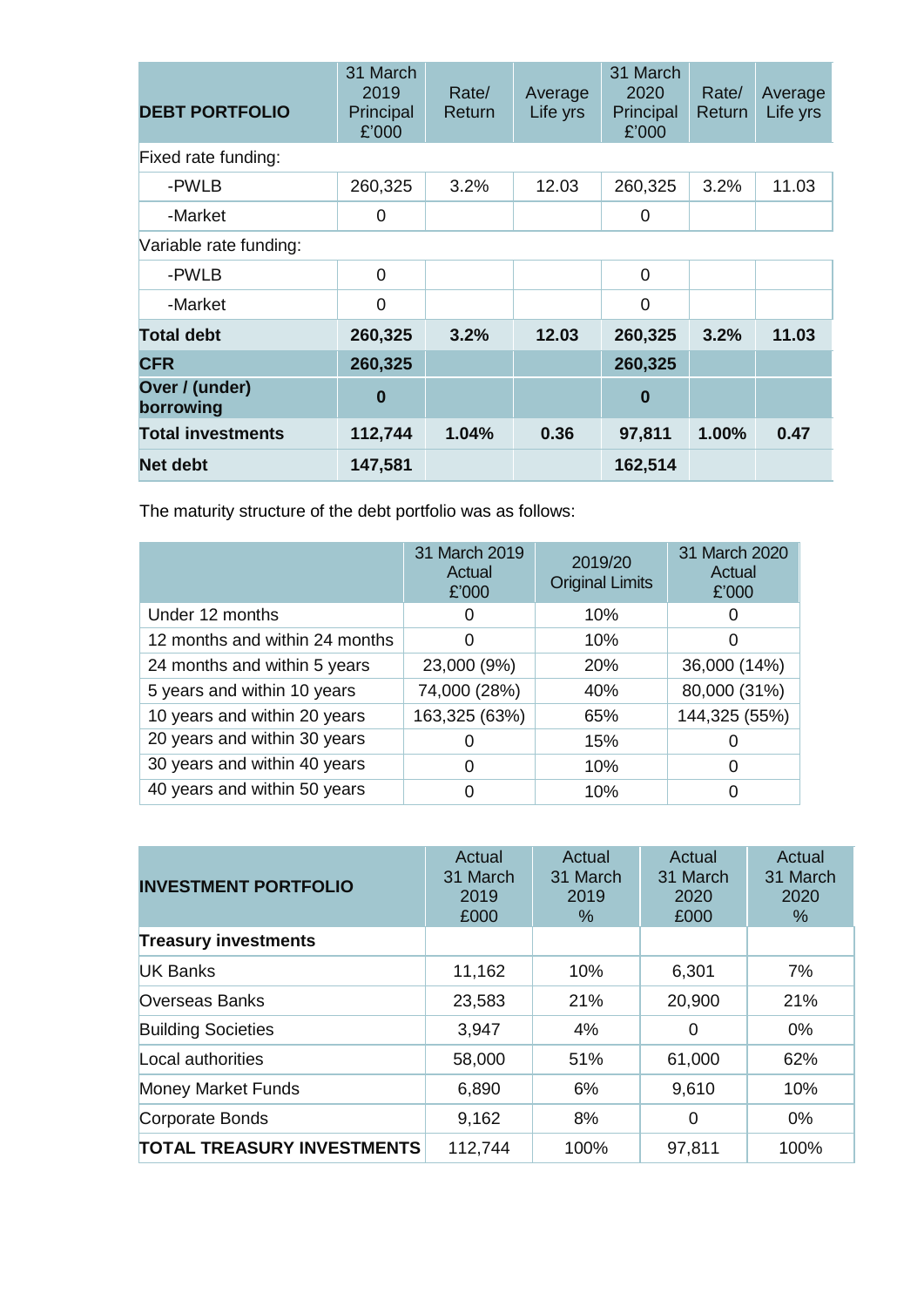| <b>Non Treasury investments</b> |         |      |         |      |
|---------------------------------|---------|------|---------|------|
| Property                        | 16,419  |      | 21,953  |      |
|                                 |         |      |         |      |
| <b>Treasury investments</b>     | 112,744 | 87%  | 97,811  | 82%  |
| <b>Non Treasury investments</b> | 16,419  | 13%  | 21,953  | 18%  |
| <b>TOTAL OF ALL INVESTMENTS</b> | 129,163 | 100% | 119,764 | 100% |

The maturity structure of the investment portfolio was as follows:

|                                                            | 31 March 2019<br>Actual<br>£000         | 31 March 2020<br>Actual<br>£000 |
|------------------------------------------------------------|-----------------------------------------|---------------------------------|
| Investments<br>Longer than 1 year<br>Up to 1 year<br>Total | $\mathbf{\Omega}$<br>112,744<br>112,744 | 10,000<br>87,811<br>97,811      |

## **7. Investment strategy and control of interest rate risk**



7.1 Investment returns remained low during 2019/20. The expectation for interest rates within the treasury management strategy for 2019/20 was that Bank Rate would rise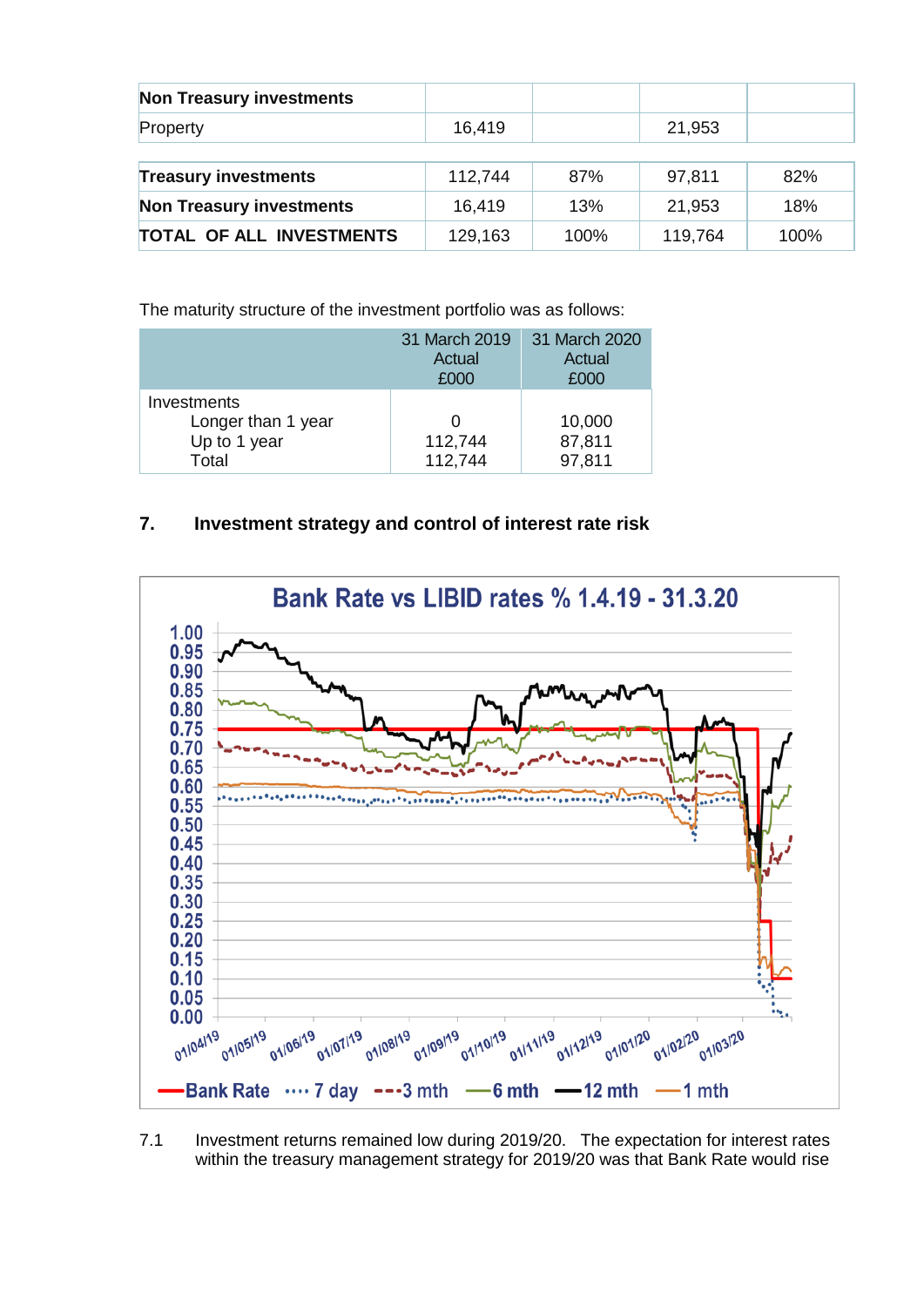during to 1.00% at the start of the year and then increase again to 1.25% in the final quarter.

- 7.2 Rising concerns over the possibility that the UK could leave the EU at the end of October 2019 caused longer term investment rates to be on a falling trend for most of April to September. They then rose after the end of October deadline was rejected by the Commons but fell back again in January before recovering again after the 31 January departure of the UK from the EU. When the coronavirus outbreak hit the UK in February/March, rates initially plunged but then rose sharply back up again due to a shortage of liquidity in financial markets. As longer term rates were significantly higher than shorter term rates during the year, value was therefore sought by placing longer term investments where cash balances were sufficient to allow this.
- 7.3 While the Council has taken a cautious approach to investing, it is also fully appreciative of changes to regulatory requirements for financial institutions in terms of additional capital and liquidity that came about in the aftermath of the financial crisis. These requirements have provided a far stronger basis for financial institutions, with annual stress tests by regulators evidencing how institutions are now far more able to cope with extreme stressed market and economic conditions.

#### **8. Borrowing Outturn for 2019/20**

8.1 No borrowing was undertaken during the year.

#### **9. Investment Outturn for 2019/20**

- 9.1 **Investment Policy** the Council's investment policy is governed by Government guidance, which was been implemented in the annual investment strategy approved by the Council on 27/02/2019. This policy sets out the approach for choosing investment counterparties, and is based on credit ratings provided by the three main credit rating agencies supplemented by additional market data such as rating outlooks and credit default swaps.
- 9.2 The investment activity during the year conformed to the approved strategy, and the Council had no liquidity difficulties.
- 9.3 **Resources** the Council's cash balances comprise revenue and capital resources and cash flow monies. The Council's core cash resources comprised as follows.

| Balance Sheet Resources (£'000) | 31 March 2019 | 31 March 2020 |
|---------------------------------|---------------|---------------|
| <b>General Fund Balance</b>     | 4,995         | 5,239         |
| <b>HRA Balance</b>              | 3,198         | 3,198         |
| Earmarked reserves (Appendix 3) | 17,230        | 13,927        |
| <b>Major Repairs Reserve</b>    | 22,388        | 15,875        |
| Usable capital receipts         | 41,714        | 37,103        |
| Working capital                 | 23,219        | 22,469        |
| <b>Total</b>                    | 112,744       | 97,811        |

9.4 **Investments held by the Council** - the Council maintained an average balance of £120,622,978 of internally managed funds. The internally managed funds earned an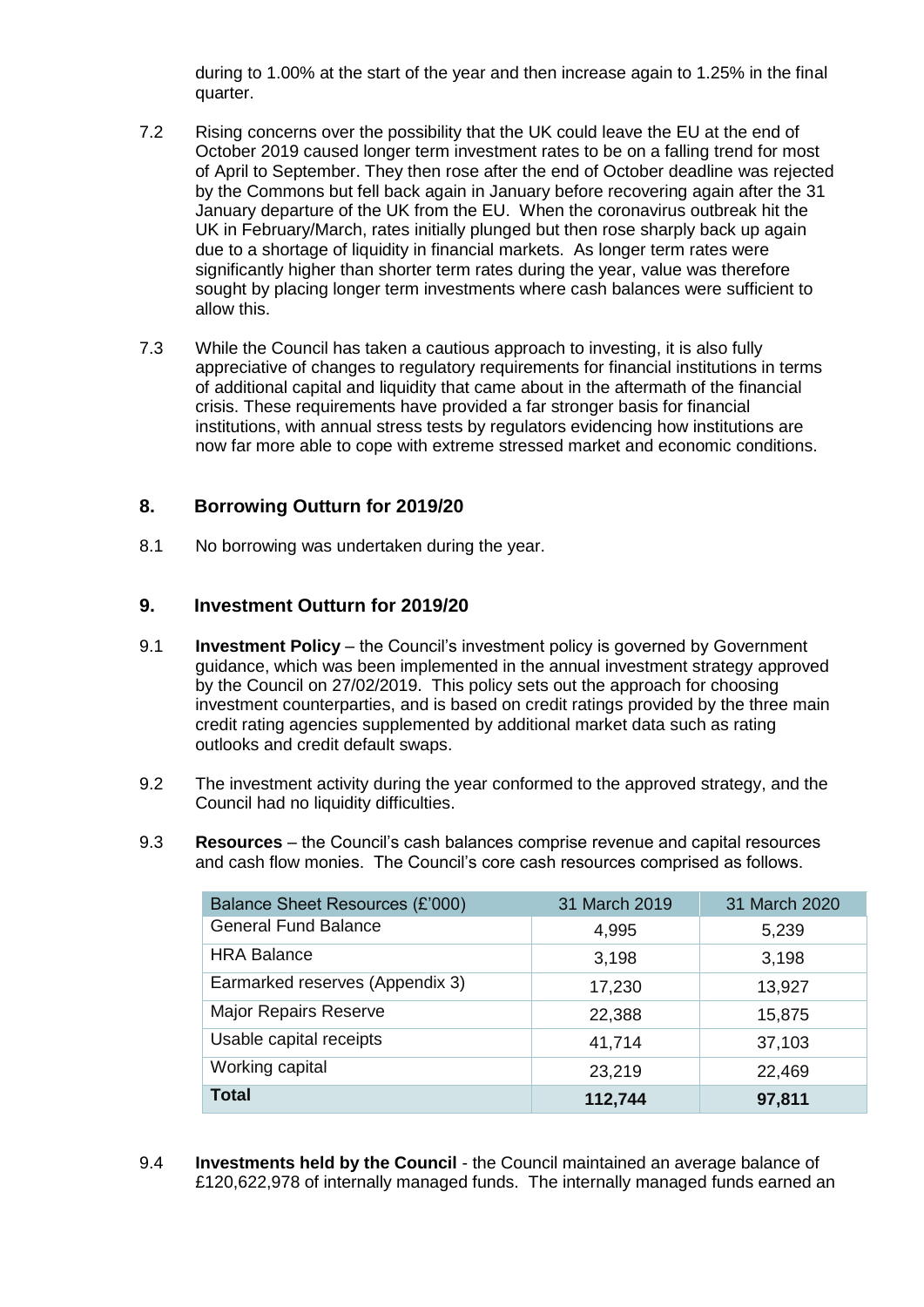average rate of return of 0.98%. The comparable performance indicator is the average 7-day LIBID rate, which was 0.53%. This compares with a budget assumption of £98,615,000 investment balances earning an average rate of 1.25%. See appendix 1 for a list of investments held at 31 March 2020. Revisions of the capital programme in the year (see 4.2) led to higher investment balances than budgeted. The lower rates of return are discussed in section 7.

#### **10. Implications**

10.1 The financial and legal implications are addressed throughout this report. The Council's investments were managed in compliance with the Code and the Prudential Code through the year.

## **11. Background Papers**

[Treasury Management Strategy for 2019/2020 –](https://democracy.crawley.gov.uk/documents/s10052/Treasury%20Management%20Strategy%2020192020.pdf) Cabinet, 6 February 2019; OSC, 4 [February 2019 \[FIN/464 refers\]](https://democracy.crawley.gov.uk/documents/s10052/Treasury%20Management%20Strategy%2020192020.pdf)

[Treasury Management Mid-Year Review 2019/2020](https://democracy.crawley.gov.uk/documents/s12231/Treasury%20Management%20Mid-Year%20Review%2020192020.pdf) – Cabinet, 27 November 2019; OSC, 25 [November 2019](https://democracy.crawley.gov.uk/documents/s12231/Treasury%20Management%20Mid-Year%20Review%2020192020.pdf) [FIN/484 refers]

Report author and contact officer: Paul Windust, Chief Accountant (01293 438693)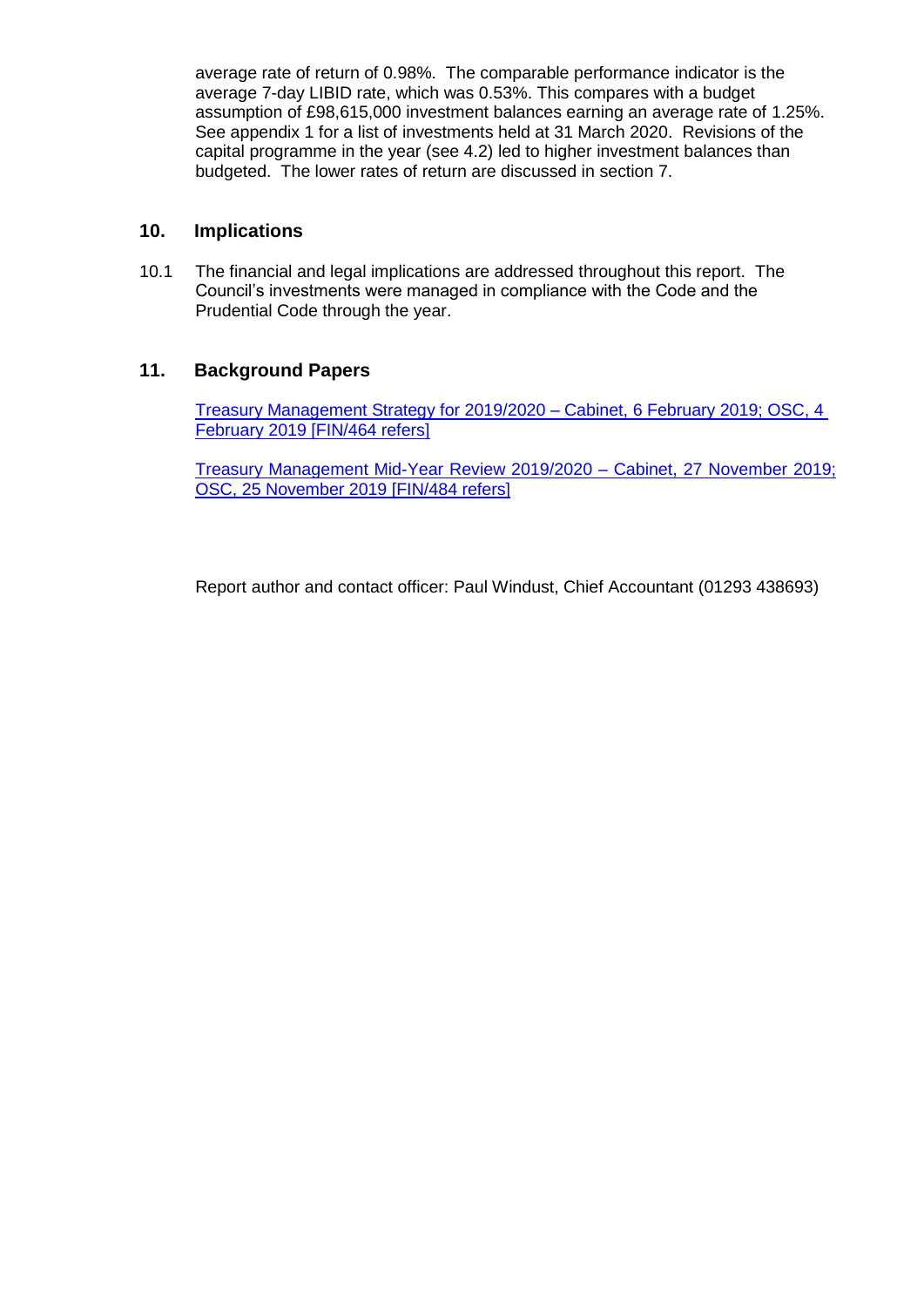# **Detailed holdings at 31 March 2020 APPENDIX 1**

| <b>Counter Party</b>                    | <b>Deal</b><br>Ref | <b>Issue</b> | <b>Maturity</b> | Days to<br><b>Mature</b> | <b>Interest</b><br>Rate | <b>Nominal</b><br>$(\text{Em})$ | <b>Total</b><br>$(\text{Em})$ | Limit<br>$(\text{Em})$ | Rating |
|-----------------------------------------|--------------------|--------------|-----------------|--------------------------|-------------------------|---------------------------------|-------------------------------|------------------------|--------|
| <b>UK BANKS</b>                         |                    |              |                 |                          |                         |                                 |                               |                        |        |
| <b>Goldman Sachs International Bank</b> | 2565               | 22/11/2019   | 22/05/2020      | 52                       | 0.920%                  | 3.000                           | 3.000                         | 10.000 A               |        |
| Lloyds Bank plc                         | 20                 |              | 01/04/2020      | 1                        | 0.050%                  | 0.301                           | 0.301                         | 10.000 A+              |        |
| <b>National Westminster Bank Plc</b>    | 2535               | 30/04/2019   | 30/04/2020      | 30                       | 1.090%                  | 3.000                           | 3.000                         | 15.000 A+              |        |
| <b>FINLAND BANKS</b>                    |                    |              |                 |                          |                         |                                 |                               |                        |        |
| Nordea Bank Abp                         | 2548               | 19/07/2019   | 17/07/2020      | 108                      | 0.850%                  | 5.000                           | 5.000                         | 10.000 AA-             |        |
| <b>LOCAL AUTHORITIES</b>                |                    |              |                 |                          |                         |                                 |                               |                        |        |
| <b>Blackpool BC</b>                     | 2553               | 20/09/2019   | 18/09/2020      | 171                      | 0.800%                  | 3.000                           |                               |                        |        |
|                                         | 2554               | 26/09/2019   | 24/09/2020      | 177                      | 0.800%                  | 2.000                           | 5.000                         | 15.000 AA              |        |
| Cambridgeshire CC                       | 62                 | 03/01/2020   | 04/01/2022      | 644                      | 1.600%                  | 3.000                           | 3.000                         | 15.000 AA              |        |
| Conwy County Borough Council            | 2559               | 31/10/2019   | 30/04/2020      | 30                       | 0.850%                  | 3.000                           | 3.000                         | 15.000 AA              |        |
| Dumfries & Galloway Council             | 60                 | 02/12/2019   | 02/12/2021      | 611                      | 1.350%                  | 5.000                           | 5.000                         | 15.000 AA              |        |
| <b>Fife Council</b>                     | 2575               | 04/02/2020   | 02/02/2021      | 308                      | 0.950%                  | 5.000                           | 5.000                         | 15.000 AA              |        |
| Kingston-Upon-Hull City Council         | 36                 | 02/12/2013   | 02/12/2021      | 611                      | 2.750%                  | 5.000                           | 5.000                         | 15.000 AA              |        |
| London Borough of Brent                 | 2579               | 28/02/2020   | 30/04/2020      | 30                       | 1.000%                  | 3.000                           | 3.000                         | 15.000 AA              |        |
| Merthyr Tydfil County BC                | 2560               | 28/10/2019   | 01/05/2020      | 31                       | 0.800%                  | 2.000                           | 2.000                         | 15.000 AA              |        |
| North Tyneside MDC                      | 2558               | 16/10/2019   | 14/10/2020      | 197                      | 0.950%                  | 3.000                           | 3.000                         | 15.000 AA              |        |
| Nottingham City Council                 | 2578               | 20/02/2020   | 20/05/2020      | 50                       | 0.840%                  | 5.000                           | 5.000                         | 15.000 AA              |        |
| North Lanarkshire Council               | 2577               | 03/02/2020   | 29/07/2020      | 120                      | 0.870%                  | 4.000                           | 4.000                         | 15.000 AA              |        |
| Royal Borough of Windsor & Maidenhe     | 2574               | 17/01/2020   | 20/08/2020      | 142                      | 0.850%                  | 3.000                           | 3.000                         | 15.000 AA              |        |
| Slough Borough Council                  | 2562               | 07/11/2019   | 05/11/2020      | 219                      | 0.950%                  | 3.000                           | 3.000                         | 15.000 AA              |        |
| <b>Thurrock Borough Council</b>         | 2544               | 02/07/2019   | 01/07/2020      | 92                       | 0.950%                  | 5.000                           |                               |                        |        |
|                                         | 2549               | 31/07/2019   | 30/07/2020      | 121                      | 0.900%                  | 5.000                           | 10.000                        | 15.000 AA              |        |
| <b>Wyre Forest District Council</b>     | 61                 | 10/12/2019   | 10/12/2021      | 619                      | 1.400%                  | 2.000                           | 2.000                         | 15.000 AA              |        |
| <b>MONEY MARKET FUNDS</b>               |                    |              |                 |                          |                         |                                 |                               |                        |        |
| Aberdeen Liquidity Fund                 | 5                  |              | 01/04/2020      | 1                        | 0.483%                  | 6.000                           | 6.000                         | 6.000 AAA              |        |
| Federated Prime Rate Cash Man           | $\mathbf 1$        |              | 01/04/2020      | $\mathbf{1}$             | 0.415%                  | 3.610                           | 3.610                         | 6.000 AAA              |        |
| <b>NETHERLANDS BANKS</b>                |                    |              |                 |                          |                         |                                 |                               |                        |        |
| <b>ABN AMRO Bond</b>                    | 2546               | 10/07/2019   | 30/06/2020      | 91                       | 0.860%                  | 1.900                           | 1.900                         | $2.000 A+$             |        |
| <b>SINGAPORE BANKS</b>                  |                    |              |                 |                          |                         |                                 |                               |                        |        |
| <b>DBS Bank Ltd</b>                     | 2556               | 30/08/2019   | 28/08/2020      | 150                      | 0.820%                  | 2.000                           |                               |                        |        |
|                                         | 2564               | 31/10/2019   | 29/10/2020      | 212                      | 0.920%                  | 5.000                           | 7.000                         | 10.000 AA-             |        |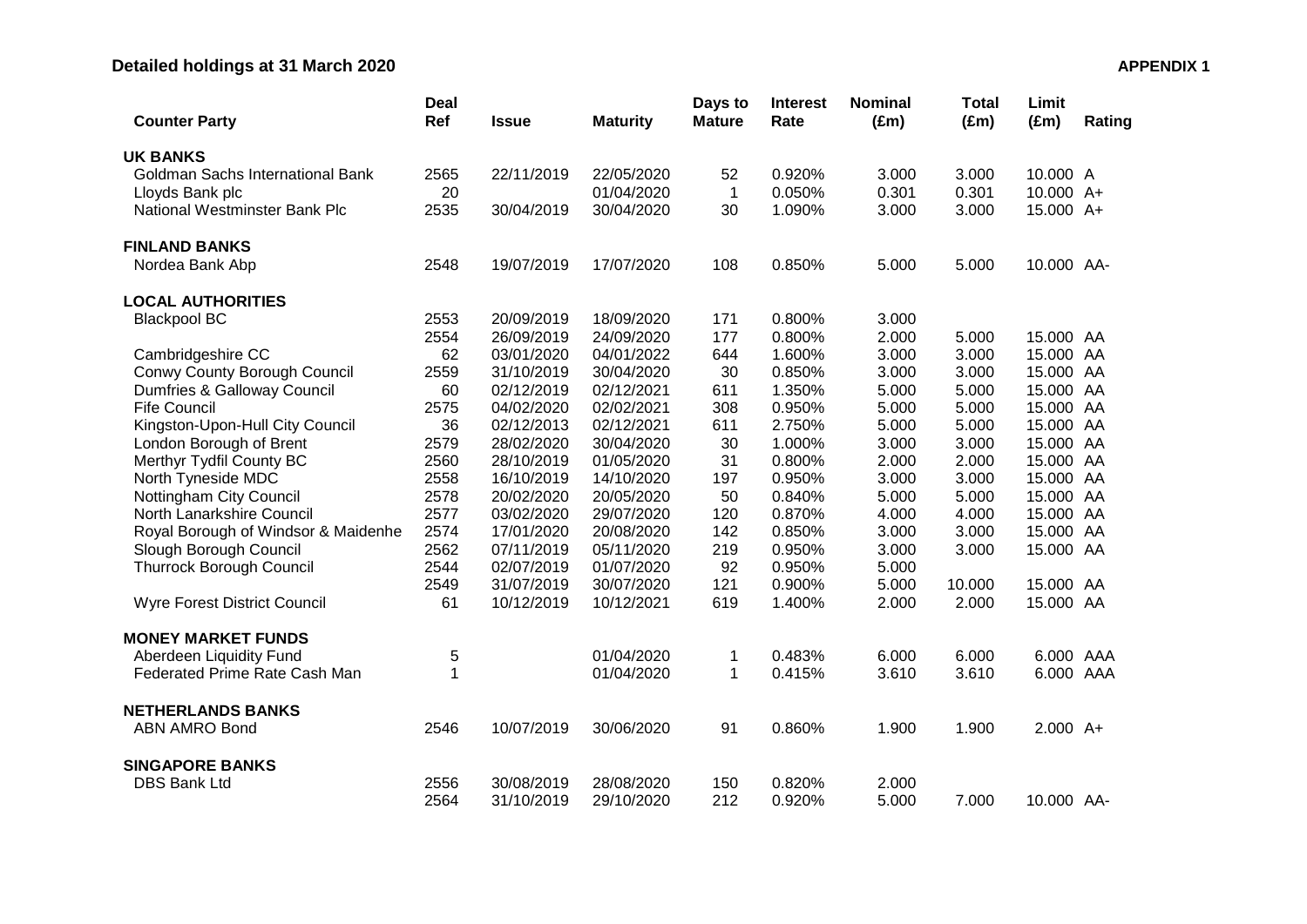| <b>Counter Party</b>         | Deal<br>Ref | <b>Issue</b> | <b>Maturity</b> | Days to<br><b>Mature</b> | <b>Interest</b><br>Rate | <b>Nominal</b><br>$(\text{Em})$ | Total<br>$(\text{Em})$   | Limit<br>$(\text{Em})$ | Rating |
|------------------------------|-------------|--------------|-----------------|--------------------------|-------------------------|---------------------------------|--------------------------|------------------------|--------|
| <b>SWITZERLAND BANKS</b>     |             |              |                 |                          |                         |                                 |                          |                        |        |
| <b>Credit Suisse AG</b>      | 2563        | 30/10/2019   | 30/04/2020      | 30                       | 0.870%                  | 2.000                           | 2.000                    | 10.000 A               |        |
| UBS AG                       | 2555        | 29/08/2019   | 27/04/2020      | 27                       | 0.840%                  | 2.000                           |                          |                        |        |
|                              | 2561        | 25/10/2019   | 22/10/2020      | 205                      | 0.950%                  | 3.000                           | 5.000                    | 10.000 AA-             |        |
|                              |             |              |                 | --------------           |                         |                                 | --------------           |                        |        |
|                              |             |              |                 | 189                      |                         |                                 | 97.811                   |                        |        |
| <b>INVESTMENT PROPERTIES</b> |             |              |                 | --------------           |                         |                                 |                          |                        |        |
| Ashdown House                |             |              |                 |                          |                         |                                 | 9.426                    |                        |        |
| 49/51 High Street            |             |              |                 |                          |                         |                                 | 1.457                    |                        |        |
| <b>Atlantic House</b>        |             |              |                 |                          |                         |                                 | 5.481                    |                        |        |
| Kingsgate Car Park           |             |              |                 |                          |                         |                                 | 5.589                    |                        |        |
|                              |             |              |                 |                          |                         |                                 | -------------<br>119.764 |                        |        |

--------------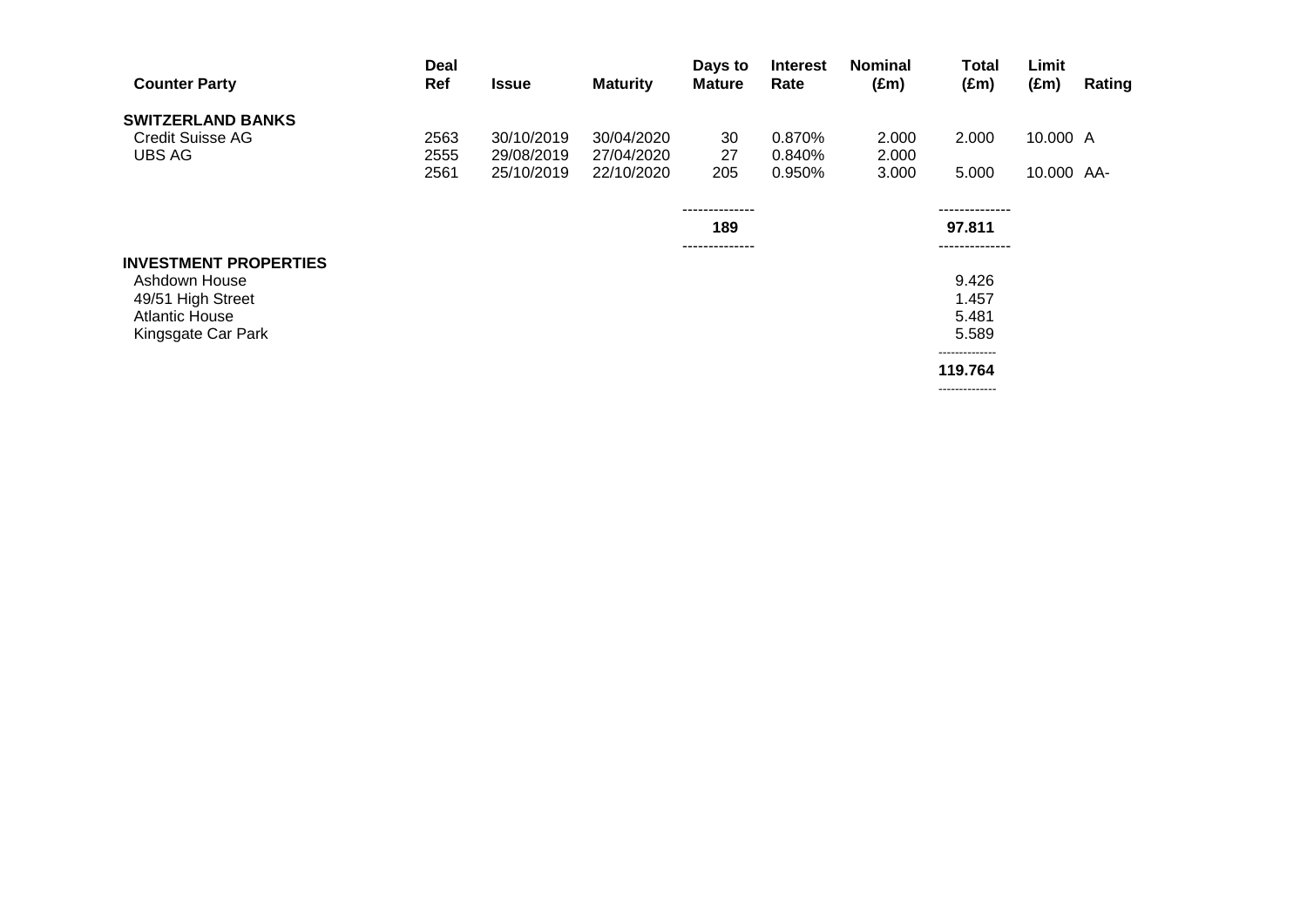

## **Compliance with Liquidity and Prudential Indicator Limits**

#### **Country Limits**

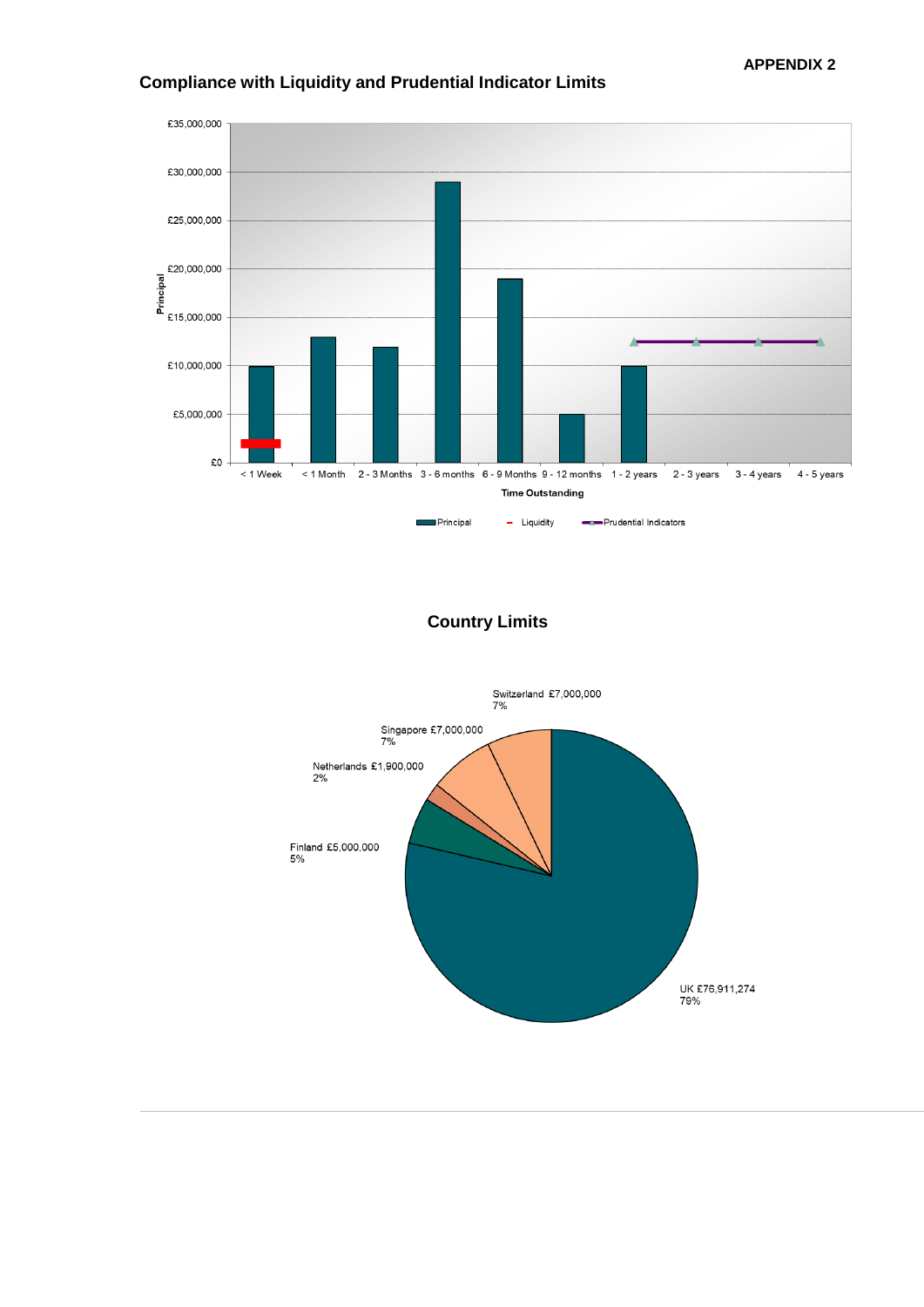#### **Sector Diversification**

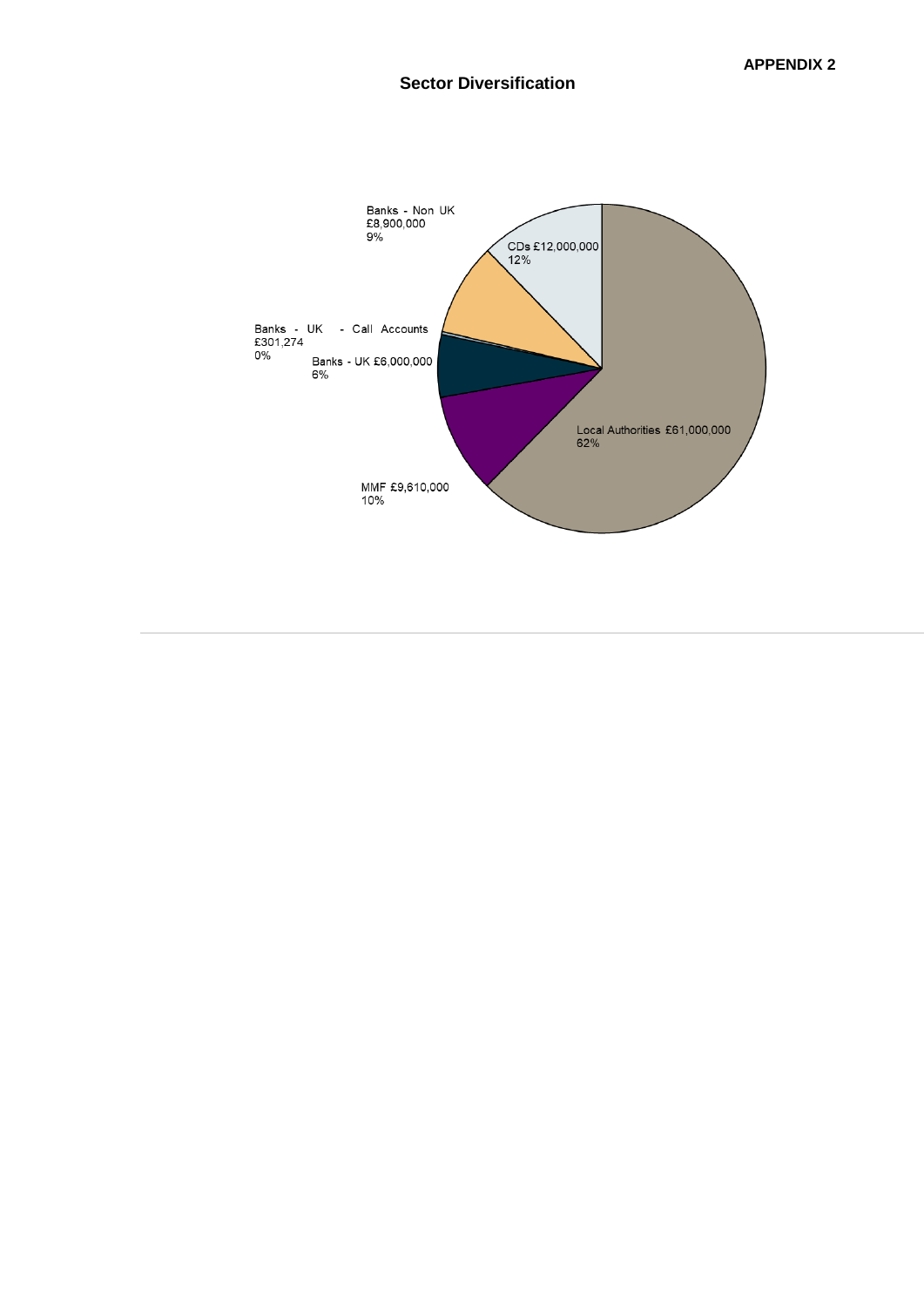| <b>Earmarked Reserves</b>                       |                                               |                                             |                                               |                                                |                                             |                                               |                                                |  |
|-------------------------------------------------|-----------------------------------------------|---------------------------------------------|-----------------------------------------------|------------------------------------------------|---------------------------------------------|-----------------------------------------------|------------------------------------------------|--|
|                                                 | <b>Balance at</b><br>1 April<br>2018<br>£'000 | <b>Transfers</b><br>Out<br>2018/19<br>£'000 | <b>Transfers</b><br>$\ln$<br>2018/19<br>£'000 | <b>Balance at</b><br>31 March<br>2019<br>£'000 | <b>Transfers</b><br>Out<br>2019/20<br>£'000 | <b>Transfers</b><br>$\ln$<br>2019/20<br>£'000 | <b>Balance at</b><br>31 March<br>2020<br>£'000 |  |
| <b>General Fund:</b>                            |                                               |                                             |                                               |                                                |                                             |                                               |                                                |  |
| Capital Programme                               | 6,187                                         | (2, 240)                                    |                                               | 3,947                                          | (392)                                       | -                                             | 3,555                                          |  |
| Restructuring Impact<br>Reserve                 | 695                                           |                                             |                                               | 695                                            |                                             |                                               | 695                                            |  |
| <b>Vehicles and Plant</b>                       | 367                                           | (258)                                       | 260                                           | 369                                            | (496)                                       | 570                                           | 443                                            |  |
| Insurance Fund                                  | 378                                           |                                             |                                               | 378                                            |                                             | $\qquad \qquad \blacksquare$                  | 378                                            |  |
| <b>ICT Replacement</b>                          | 119                                           | (19)                                        | 100                                           | 200                                            | (230)                                       | 100                                           | 70                                             |  |
| Specialist Equipment at K2<br>Crawley and Hawth | 100                                           | (200)                                       | 100                                           |                                                | (34)                                        | 100                                           | 66                                             |  |
| Risk Management                                 | 27                                            |                                             | 22                                            | 49                                             | (37)                                        | 170                                           | 182                                            |  |
| Quick Wins                                      | 28                                            | (10)                                        | ٠                                             | 18                                             |                                             | $\overline{\phantom{a}}$                      | 18                                             |  |
| <b>Heritage Strategy</b>                        | 34                                            | $\overline{\phantom{a}}$                    | ٠                                             | 34                                             | (6)                                         | $\overline{\phantom{a}}$                      | 28                                             |  |
| Pathfinder                                      | 29                                            | (5)                                         |                                               | 24                                             |                                             |                                               | 24                                             |  |
| Local Development<br>Framework                  | 507                                           |                                             | 33                                            | 540                                            | (164)                                       | 20                                            | 396                                            |  |
| Health & Wellbeing Grant                        | 236                                           | (22)                                        | 3                                             | 217                                            | (61)                                        | -                                             | 156                                            |  |
| <b>Connecting Communities</b>                   | 104                                           | (48)                                        | ä,                                            | 56                                             |                                             | $\overline{\phantom{a}}$                      | 56                                             |  |
| Homeless grant                                  | 81                                            | $\overline{\phantom{a}}$                    | -                                             | 81                                             |                                             | $\overline{\phantom{a}}$                      | 81                                             |  |
| Town Centre and<br><b>Regeneration Reserve</b>  | 250                                           | (87)                                        | ٠                                             | 163                                            | (67)                                        | ۰                                             | 96                                             |  |
| <b>Investment Acquisition</b>                   | 5,000                                         | ٠                                           |                                               | 5,000                                          | (5,000)                                     | ٠                                             |                                                |  |
| <b>Waste Collection</b>                         | 226                                           |                                             |                                               | 226                                            |                                             |                                               | 226                                            |  |
| Worth Park HLF                                  | 76                                            |                                             |                                               | 76                                             | (43)                                        |                                               | 33                                             |  |
| Grant to voluntary<br>organisations             | 75                                            |                                             |                                               | 75                                             |                                             |                                               | 75                                             |  |
| <b>Welfare Reform</b>                           | 126                                           |                                             | 74                                            | 200                                            |                                             |                                               | 200                                            |  |
| Transparency                                    | 32                                            | (37)                                        | 8                                             | 3                                              |                                             | 8                                             | 11                                             |  |
| Shore gap fund                                  | $\overline{7}$                                |                                             | $\overline{\phantom{a}}$                      | $\overline{7}$                                 |                                             |                                               | $\overline{7}$                                 |  |
| <b>Tilgate Park Investment</b>                  | 57                                            | (35)                                        | 10                                            | 32                                             | (24)                                        |                                               | 8                                              |  |
| <b>Business Rates Equalisation</b>              | 3,206                                         | (570)                                       | 1,364                                         | 4,000                                          |                                             | 1,192                                         | 5,192                                          |  |
| New Museum                                      | 68                                            |                                             | 17                                            | 85                                             | (9)                                         | 4                                             | 80                                             |  |
| Leap Project Small Business<br>Grants           | 77                                            | (52)                                        |                                               | 25                                             | (25)                                        | $\overline{\phantom{a}}$                      |                                                |  |
| Journey to Work                                 | 32                                            | (32)                                        |                                               |                                                |                                             |                                               |                                                |  |
| <b>Flexible Homelessness</b><br>Grant           | 372                                           | (372)                                       |                                               |                                                |                                             |                                               |                                                |  |